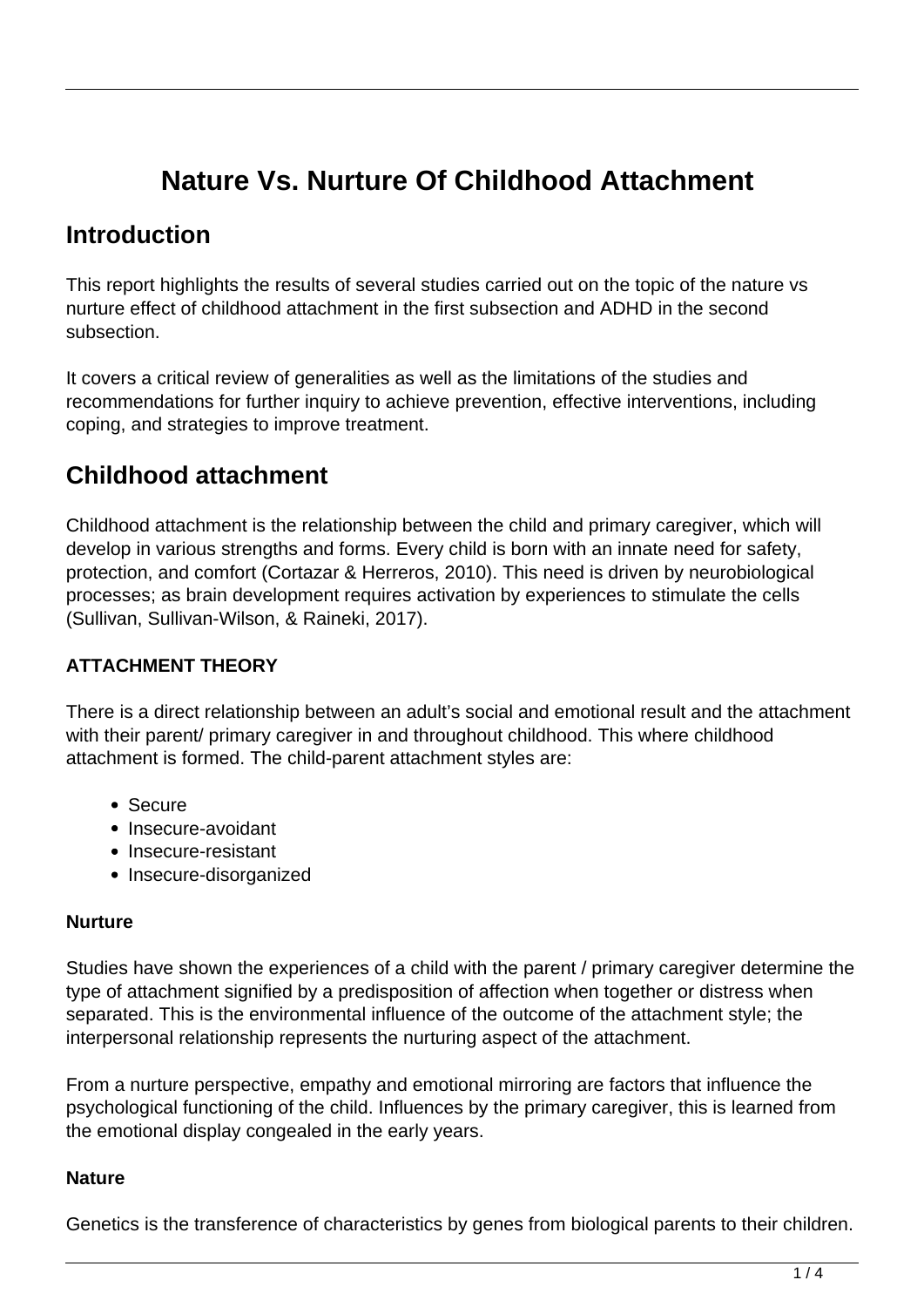The DNA from parents determines physical and psychological development.

A study demonstrated the vulnerability of a child and that there is a congenital drive to attach to the primary caregiver through the oxytocin hormone (Sullivan, 2017).

The nature argument is scientifically proven via biological phenomena such as the affect regulation which proves the functioning of the limbic system and prefrontal cortex (Perry, 2002).

# **Nature vs Nurture**

There is a wide debate about nature versus nurture on attachment theory, both factors influence the outcome in adulthood established from early years engineered by interactions with the caregiver.

This can be described as neurobiological processes influenced by interactional factors and the environment.

Human and animal studies have shown if emotional needs are not met and there is an unstable emotional attachment between primary caregiver and child, there are long-term consequences for brain functioning.

The childhood environment interacts with neurodevelopmental processes evidence shows synaptic pathways are affected and where connections are dysfunctional or non-existent, therefore, brain development is damaged/interrupted w.r.t. empathy and cognitive function (Newman, Sivaratnam, & Komiti, 2015).

The consequences are long-term and severe impacting every aspect of relations in adulthood.

Later outcomes in life - Social and emotional development

Mother or primary caregiver in our early life, this relationship/experience affects how we build future relationships which is the attachment theory – John Bowlby and Mary Ainsworth.

Adult relationships and other patterns are a reflection of relationships in early life.

Studies have shown:

- In early years, securely attached children make friends at school and are optimistic whereas, the opposite occurs in insecurely attached mother-child relationships.
- Attachment styles are assessable by 12 months through mother-child exercises and predictions (77% accuracy) can be made at age three as to whether they would end up as high-school dropouts.
- With broken relationships with mother, up to 91% had health issues in adulthood, in comparison, children with a warm relationship with mother revealed just 41% with poor health diagnosis.

### **Biological**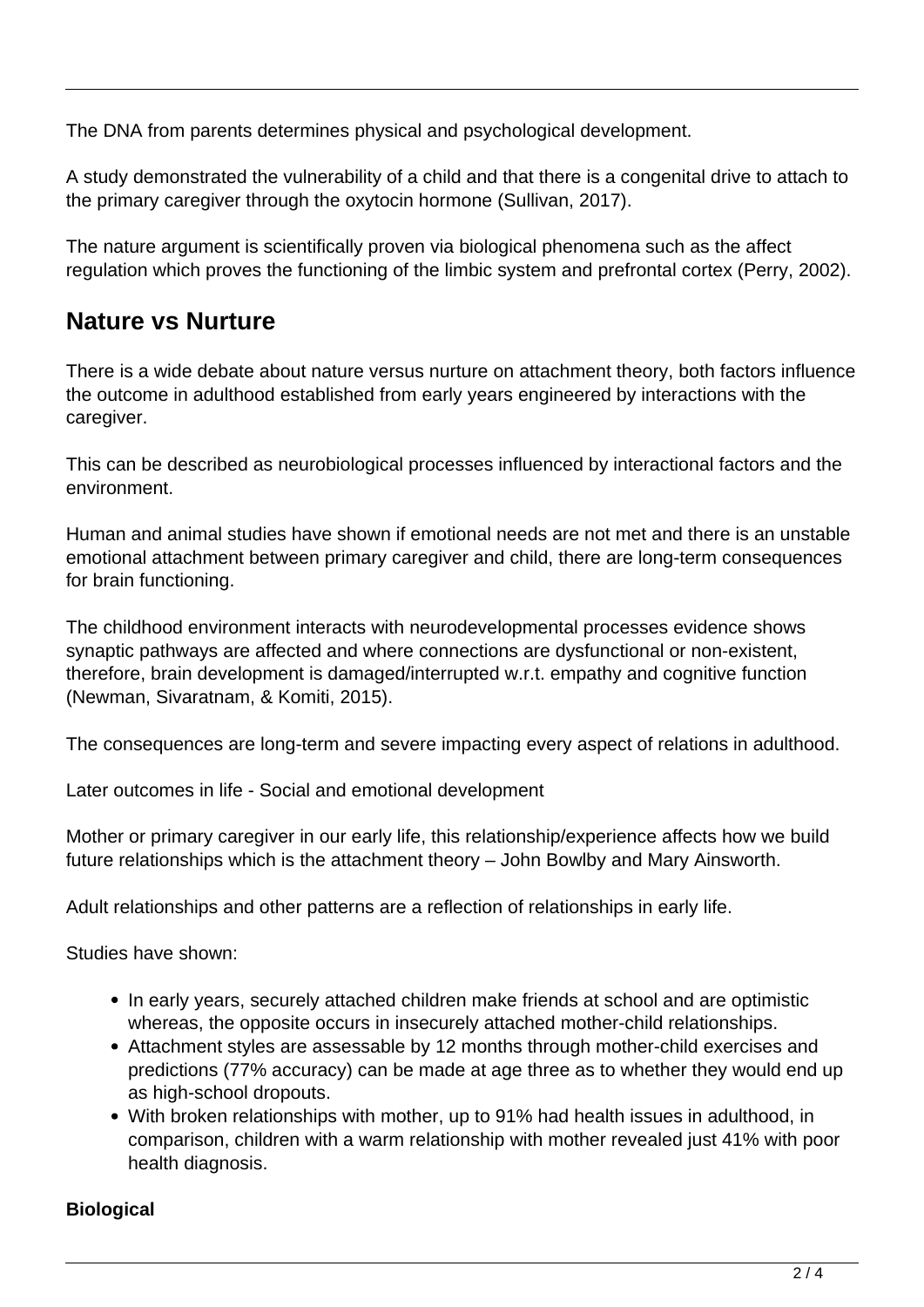Studies postulate attachment forms before a child communicates, in a case where there are high levels of stress due to the inability to express, the child is affected biologically.

For example, the adrenal glands above the kidney produce stress hormones adrenalin and cortisol which increase the heart rate leading to high blood pressure. If this occurs regularly, it leads to toxic stress. In a child, toxic stress impairs brain development and the immune system is weakened.

Studies have shown that there is a switch in gene expression with long-term damaging effects and brain development is impaired (Bakermans-Kranenburg & Ijzendoorn, 2007).

A study revealed gene-to-gene interactions impacting the psychological health of a child in the early years (Lakatos et al., 2000).

### **Twin studies**

A study on twin adults (mono and dizygotic), showed genetic effects accounted for three of the four attachment styles, whereas shared environment effects were accounted for just one, the dismissive style (Brussoni, Jang, Livesley, & Macbeth, 2000).

Several families and twin studies have indicated genetic/heritable influence; however, certain studies of parent-child attachments were inexplicable; therefore, it could be assumed other factors contribute to the outcome.

Twin studies (MZ and DZ), using the DAPP-BQ, MZ show stronger similarities. A 45% variance was observed of insecure attachment; therefore suggesting the heritability of attachment (Picardi, Fagnani, Nisticò, & Stazi, 2011).

Considerations are whether there is a balance in the gender ratio and numbers, i.e. male and female twins used in the study which hampered their ability to identify gender effects.

Gender-related susceptibility must be further studied using wider numbers of participants and wider geographies and environments. A global view may give better insight.

Also, methods of gathering data for assessment particularly with self-reporting which may be less reliable than using interview techniques. Therefore, this and other methods should be explored. Give further examples.

Recommendations – consideration and further study.

# **Conclusion**

- Nature and nurture are intertwined, childhood attachment is both gender-driven and environment driven with a higher percentage being the latter. (CITE) It is input from the primary caregiver that determines the effects on the neurobiological processes. Stress triggers INSERT
- Caregivers, childcare providers, teachers (particularly in the early years), and social workers should understand the principles of attachment theory to be effective in their